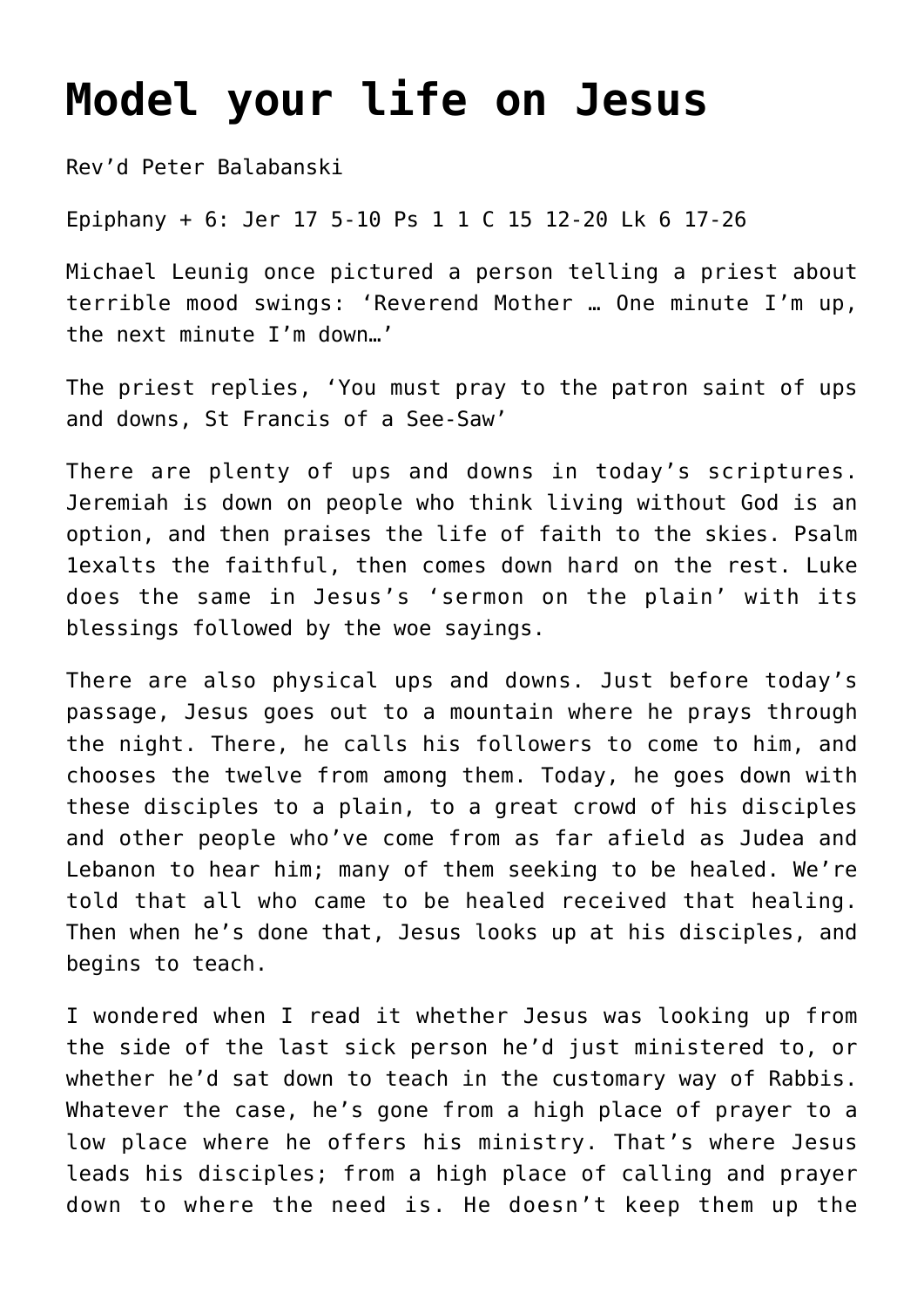mountain to give them special, private knowledge. His model of leadership is the apprenticeship model. No sooner has he chosen the twelve than Jesus takes them down to where the people are so they can start work immediately. And we should note the order in which he works. First Jesus attends to the sick. Then he teaches about God's love for the down and out.

And what have we, his apprentices learned? By beginning on the mountain where he prayed, then going to the plain where he heals, Jesus has shown us that we should first seek God's strength for our work, and then go among the needy as hands-on care-givers. You've heard the saying 'people should practise what they preach.' Jesus does it this way; first seek God's strength, then serve, and then teach about God's love; how that calls us to respond to the needs of God's world.

Jesus's teaching is straightforward and challenging. He talks to the poor, the hungry, the grieving and the outcast, and declares them blessed now; blessed in the sight of God. And because they've either been cured and cleansed, or witnessed it happening to others, they'll know personally how trustworthy his words are.

Amongst that crowd stand Jesus's disciples – us. Jesus is talking to us at the same time as all the others, as if we're also poor, hungry, grieving and outcast. By including us – addressing us in this way – Jesus is calling us as apprentices to identify with these suffering ones; to love these people the way he himself does; to come among them and look after them just as we'd want to be treated if we were poor or hungry or grieving or outcast. No surprise then; five verses on from today's passage comes the golden rule. *Do to others as you would have them do to you.*

But on the way to the Golden Rule are the woe sayings – woe to the rich, the full, the frivolous and the popular. These are extremely strong words – inescapable in their meaning. Luke has a real thing about the right use of wealth – it's still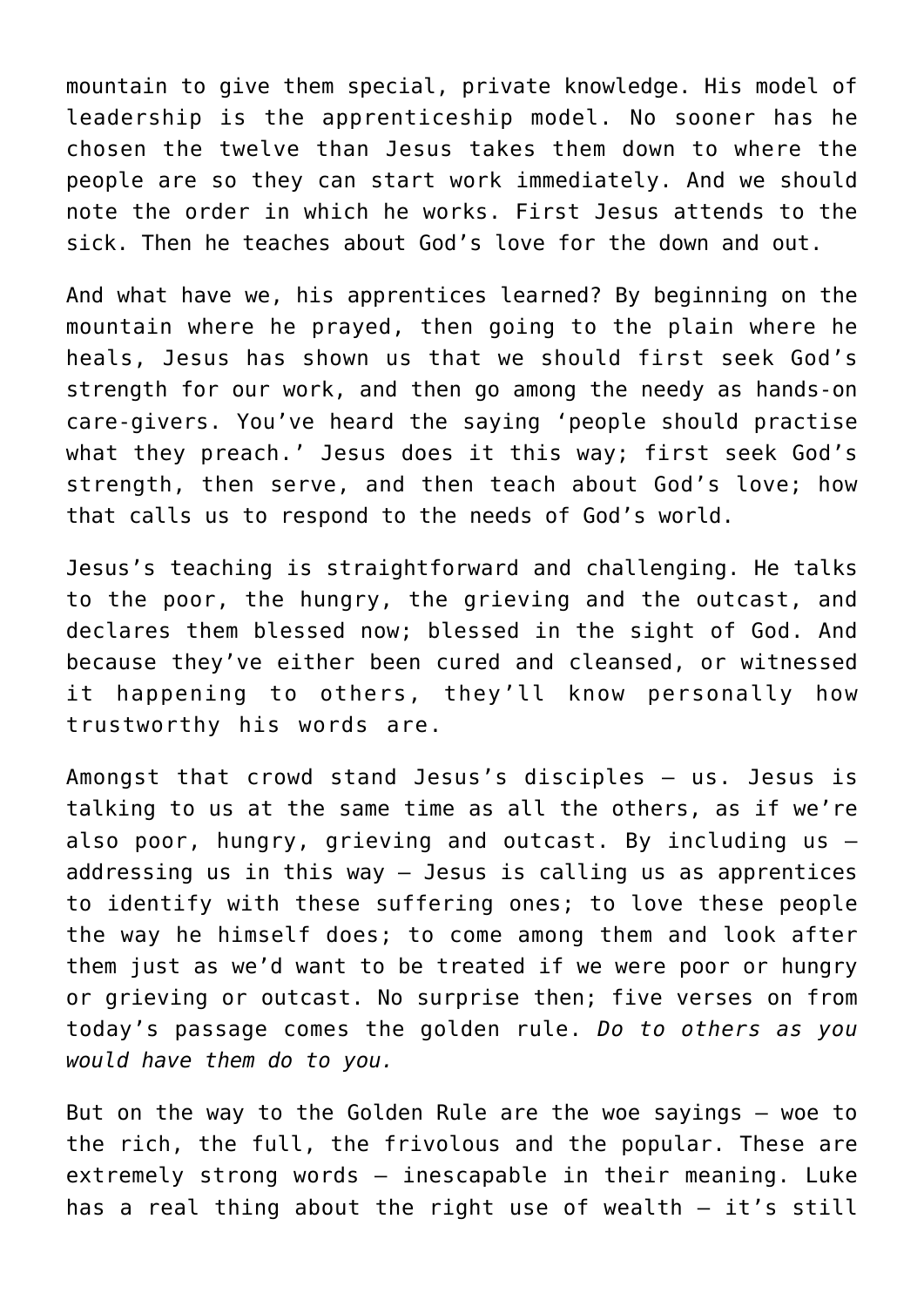part of Mediterranean culture to view the accumulation of wealth with deep suspicion. The pie is only so big. In Luke's culture, someone who has lots while anyone else goes hungry is nothing but a thief.

This is a very clear ethical issue in a traditional culture where a village is the normal size of a community. You can see who buys up the land of a neighbour who's fallen on hard times. You can see who builds bigger storehouses while poor people beg for scraps.

Sometimes, you can shame a person like that into changing. And when you do, the rich man is somehow set free, like Zacchaeus was by Jesus. But what does it mean for us in a globalised world? *Burning palm oil as so-called renewable-diesel.* You may be able shame a rich village sheikh into changing. But can you shame a global trade system which trashes the lands of the poor and destroys nature so that rich countries can prosper even more? The trouble with this sort of inequity is that it's pretty well invisible to much of the developed world; we're blind to it.

Jesus and his disciples were surrounded by the poor, the hungry, the grieving, the sick and the possessed, just as we are today. The reason Jesus's teachings carry the weight they do is that his teachings are perfectly reflected in his life. And the reason the Church has been able to pass on those teachings authentically is because, in every age, there have been some people and communities who have modelled their lives on the life of Jesus. Just like him, they've also put their lives on the line.

Throughout our history, there have always been people and communities who have heard today's Gospel as if for the first time. By the Holy Spirit's gift, they opened their lives, and let themselves be transformed by the Gospel.

The effect of such transformed lives is tremendous. These